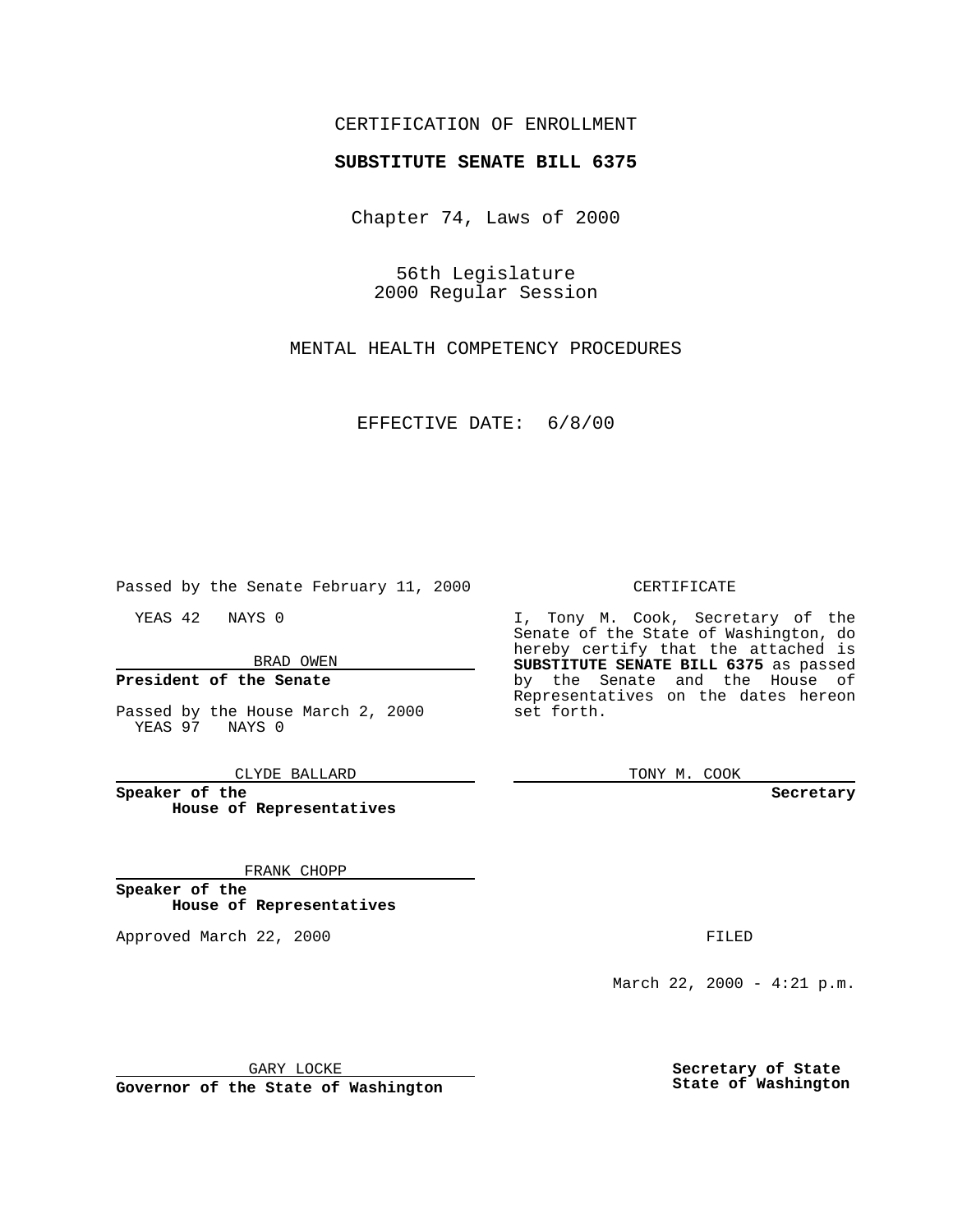## **SUBSTITUTE SENATE BILL 6375** \_\_\_\_\_\_\_\_\_\_\_\_\_\_\_\_\_\_\_\_\_\_\_\_\_\_\_\_\_\_\_\_\_\_\_\_\_\_\_\_\_\_\_\_\_\_\_

\_\_\_\_\_\_\_\_\_\_\_\_\_\_\_\_\_\_\_\_\_\_\_\_\_\_\_\_\_\_\_\_\_\_\_\_\_\_\_\_\_\_\_\_\_\_\_

Passed Legislature - 2000 Regular Session

#### **State of Washington 56th Legislature 2000 Regular Session**

**By** Senate Committee on Human Services & Corrections (originally sponsored by Senators Long, Hargrove, Franklin, Stevens, Kohl-Welles, Winsley, Costa and McAuliffe)

Read first time 02/01/2000.

 AN ACT Relating to clarifying timelines, information sharing, and evidentiary standards in mental health competency procedures; amending RCW 10.77.060, 10.77.065, 10.77.090, 10.77.097, 71.05.235, and 71.05.390; and adding a new section to chapter 10.77 RCW.

BE IT ENACTED BY THE LEGISLATURE OF THE STATE OF WASHINGTON:

 **Sec. 1.** RCW 10.77.060 and 1998 c 297 s 34 are each amended to read as follows:

 (1)(a) Whenever a defendant has pleaded not guilty by reason of insanity, or there is reason to doubt his or her competency, the court on its own motion or on the motion of any party shall either appoint or request the secretary to designate at least two qualified experts or professional persons, one of whom shall be approved by the prosecuting attorney, to examine and report upon the mental condition of the defendant. At least one of the experts or professional persons appointed shall be a developmental disabilities professional if the court is advised by any party that the defendant may be developmentally disabled. For purposes of the examination, the court may order the defendant committed to a hospital or other suitably secure public or private mental health facility for a period of time necessary to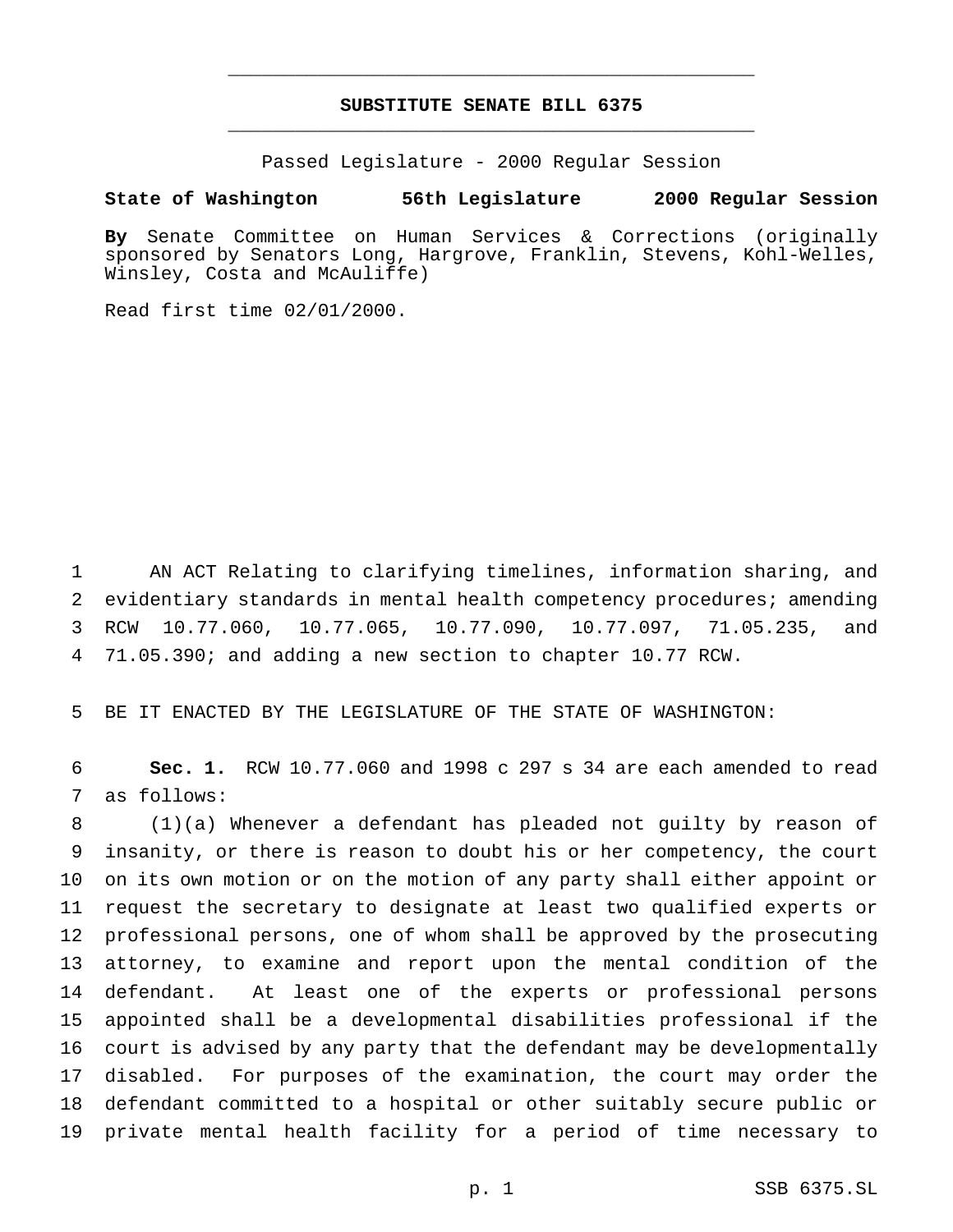complete the examination, but not to exceed fifteen days from the time of admission to the facility.

 (b) When a defendant is ordered to be committed for inpatient examination under this subsection (1), the court may delay granting bail until the defendant has been evaluated for competency or sanity and appears before the court. Following the evaluation, in determining bail the court shall consider: (i) Recommendations of the expert or professional persons regarding the defendant's competency, sanity, or diminished capacity; (ii) whether the defendant has a recent history of one or more violent acts; (iii) whether the defendant has previously been acquitted by reason of insanity or found incompetent; (iv) whether it is reasonably likely the defendant will fail to appear for a future court hearing; and (v) whether the defendant is a threat to public safety.

 (2) The court may direct that a qualified expert or professional person retained by or appointed for the defendant be permitted to witness the examination authorized by subsection (1) of this section, and that the defendant shall have access to all information obtained by the court appointed experts or professional persons. The defendant's expert or professional person shall have the right to file his or her own report following the guidelines of subsection (3) of this section. If the defendant is indigent, the court shall upon the request of the defendant assist him or her in obtaining an expert or professional person.

(3) The report of the examination shall include the following:

(a) A description of the nature of the examination;

(b) A diagnosis of the mental condition of the defendant;

 (c) If the defendant suffers from a mental disease or defect, or is developmentally disabled, an opinion as to competency;

 (d) If the defendant has indicated his or her intention to rely on the defense of insanity pursuant to RCW 10.77.030, an opinion as to the defendant's sanity at the time of the act;

 (e) When directed by the court, an opinion as to the capacity of the defendant to have a particular state of mind which is an element of 35 the offense charged;

 (f) An opinion as to whether the defendant should be evaluated by a county designated mental health professional under chapter 71.05 RCW, and an opinion as to whether the defendant is a substantial danger to other persons, or presents a substantial likelihood of committing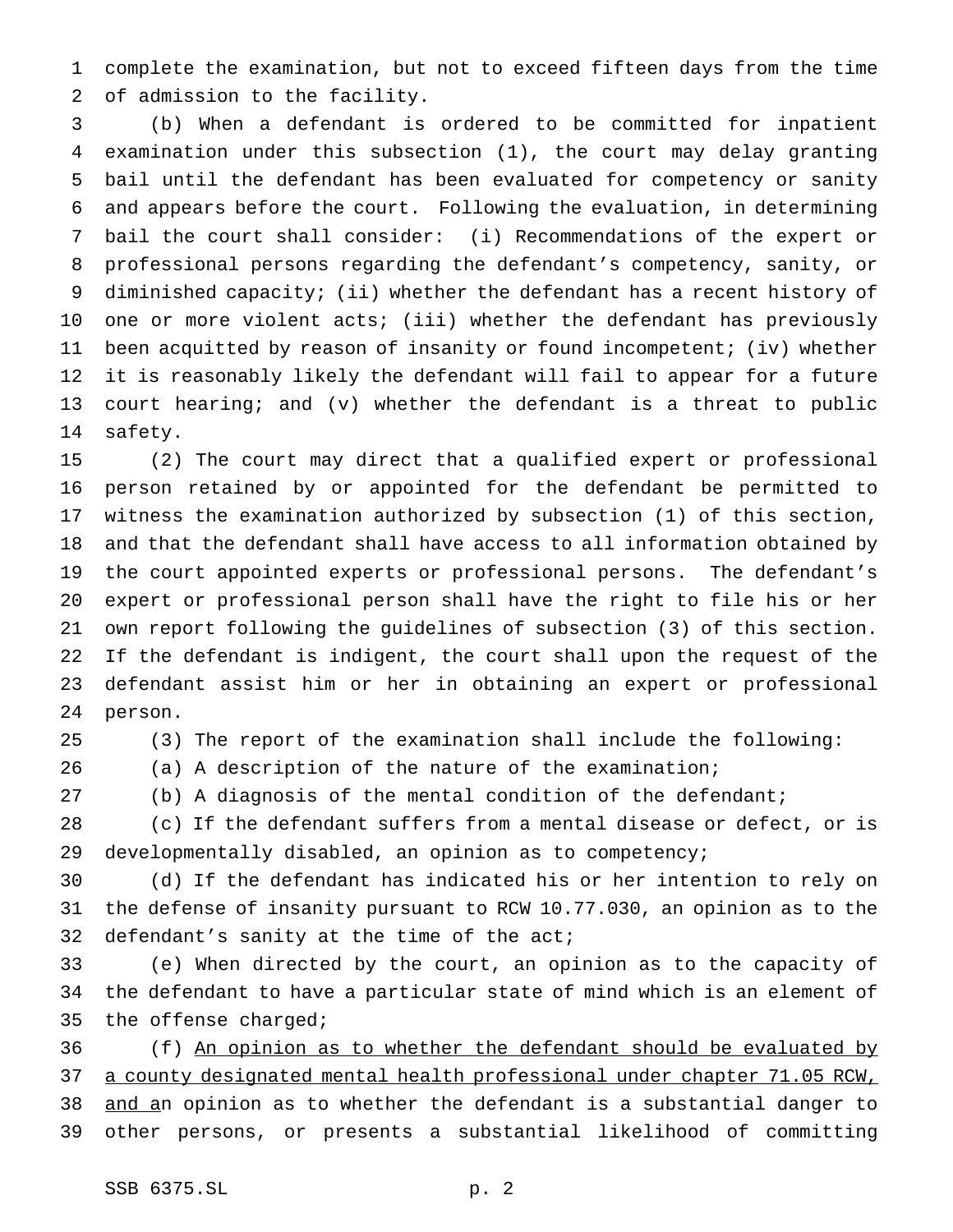criminal acts jeopardizing public safety or security, unless kept under further control by the court or other persons or institutions.

 (4) The secretary may execute such agreements as appropriate and necessary to implement this section.

 **Sec. 2.** RCW 10.77.065 and 1998 c 297 s 35 are each amended to read as follows:

 (1) ((Whenever a defendant is evaluated under this chapter, a copy of the order requiring the evaluation shall be transmitted to the 9 county designated mental health professional of the county in which the 10 defendant was charged.

 (2)(a) When a defendant is evaluated under RCW 10.77.060, the professional person shall make a recommendation to the court whether 13 the defendant should be examined by a county designated mental health professional for purposes of filing a petition under chapter 71.05 RCW 15 whenever the court determines, and enters a finding that, the defendant 16 is charged with: (i) A felony; or (ii) a nonfelony crime and: (A) Is 17 charged with, or has a history of, one or more violent acts; (B) is a 18 threat to public safety; (C) has previously been acquitted by reason of 19 insanity; or (D) has previously been found incompetent pursuant to this 20 chapter.

 $(\frac{b}{b})$ )(a)(i) The facility conducting the evaluation shall provide its report and recommendation to the court in which the criminal proceeding is pending. A copy of the report and recommendation shall be provided to the county designated mental health professional, the prosecuting attorney, the defense attorney, and the professional person 26 at the local correctional facility where the defendant is being held, 27 or if there is no professional person, to the person designated under 28 (a)(ii) of this subsection. Upon request, the facility shall also provide copies of any source documents relevant to the evaluation to the county designated mental health professional. The report and recommendation shall be provided not less than twenty-four hours preceding the transfer of the defendant to the correctional facility in the county in which the criminal proceeding is pending.

  $((e+))$ (ii) If there is no professional person at the local correctional facility, the local correctional facility shall designate a professional person as defined in RCW 71.05.020 or, in cooperation 37 with the regional support network, a professional person at the regional support network to receive the report and recommendation.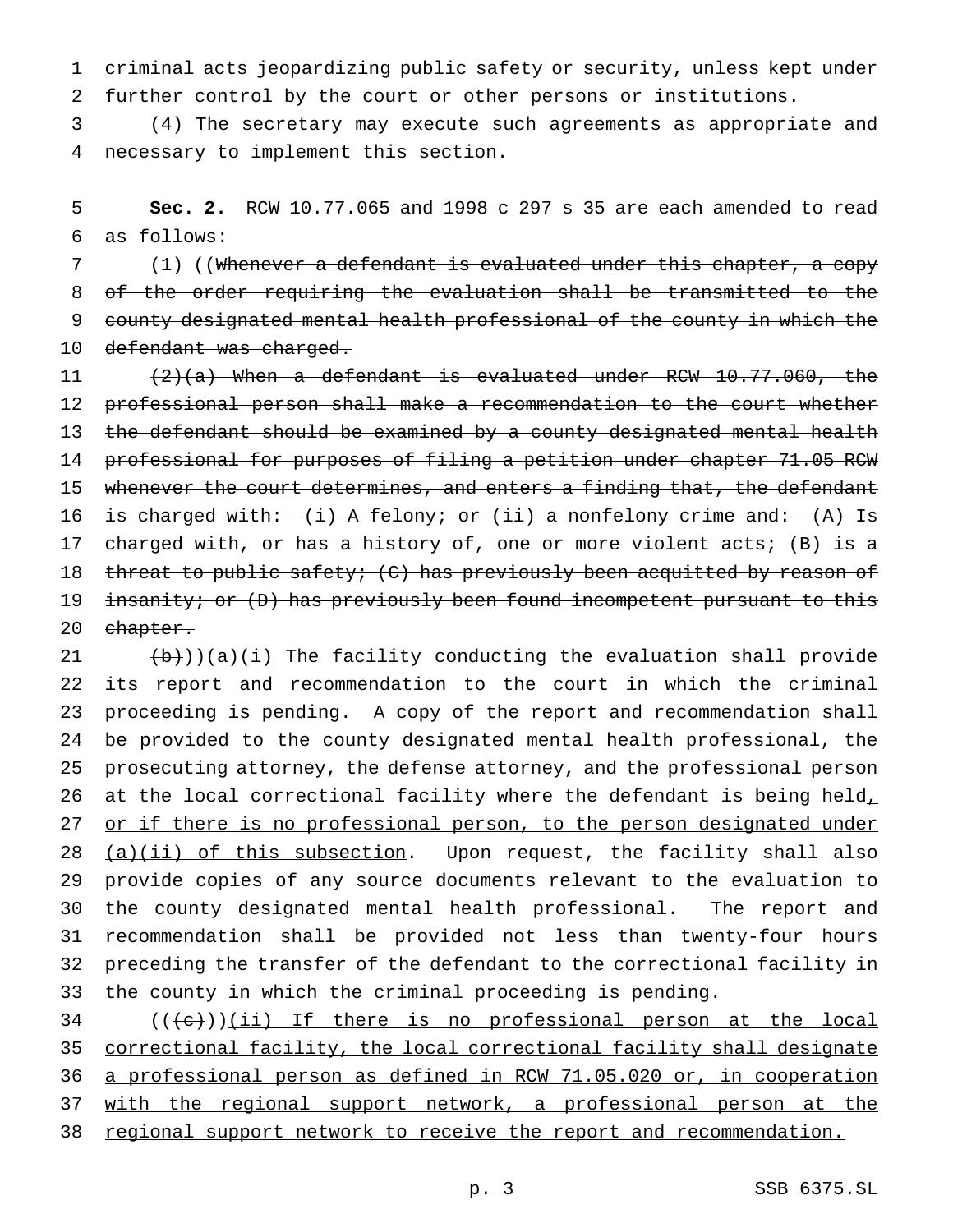(iii) When a defendant is transferred to the facility conducting the evaluation, or upon commencement of a defendant's evaluation in the local correctional facility, the local correctional facility must notify the evaluator or the facility conducting the evaluation of the name of the professional person, or person designated under (a)(ii) of this subsection to receive the report and recommendation.

 (b) If the facility concludes, under RCW 10.77.060(3)(f), the person should be kept under further control, an evaluation shall be conducted of such person under chapter 71.05 RCW. The court shall order an evaluation be conducted by the appropriate county designated mental health professional: (i) Prior to release from confinement for such person who is convicted, if sentenced to confinement for twenty- four months or less; (ii) for any person who is acquitted; or (iii) for 14 any person: (A) Whose charges are dismissed pursuant to RCW 15 10.77.090(4); or (B) whose nonfelony charges are dismissed.

 $((+3))$  (2) The county designated mental health professional shall provide written notification within twenty-four hours of the results of the determination whether to commence proceedings under chapter 71.05 RCW. The notification shall be provided to the persons identified in 20 subsection  $((2+(b)))(1)(a)$  of this section.

 $((+4))$   $(3)$  The prosecuting attorney shall provide a copy of the results of any proceedings commenced by the county designated mental 23 health professional under subsection  $((+3))$  (2) of this section to the facility conducting the evaluation under this chapter.

25 (4) The fact of admission and all information and records compiled, 26 obtained, or maintained in the course of providing services under this 27 chapter may also be disclosed to the courts solely to prevent the entry of any evaluation or treatment order that is inconsistent with any order entered under chapter 71.05 RCW.

 **Sec. 3.** RCW 10.77.090 and 1998 c 297 s 38 are each amended to read as follows:

 (1)(a) If at any time during the pendency of an action and prior to judgment the court finds, following a report as provided in RCW 10.77.060, a defendant is incompetent the court shall order the proceedings against the defendant be stayed except as provided in subsection (7) of this section.

 (b) If the defendant is charged with a felony and determined to be incompetent, the court shall commit the defendant to the custody of the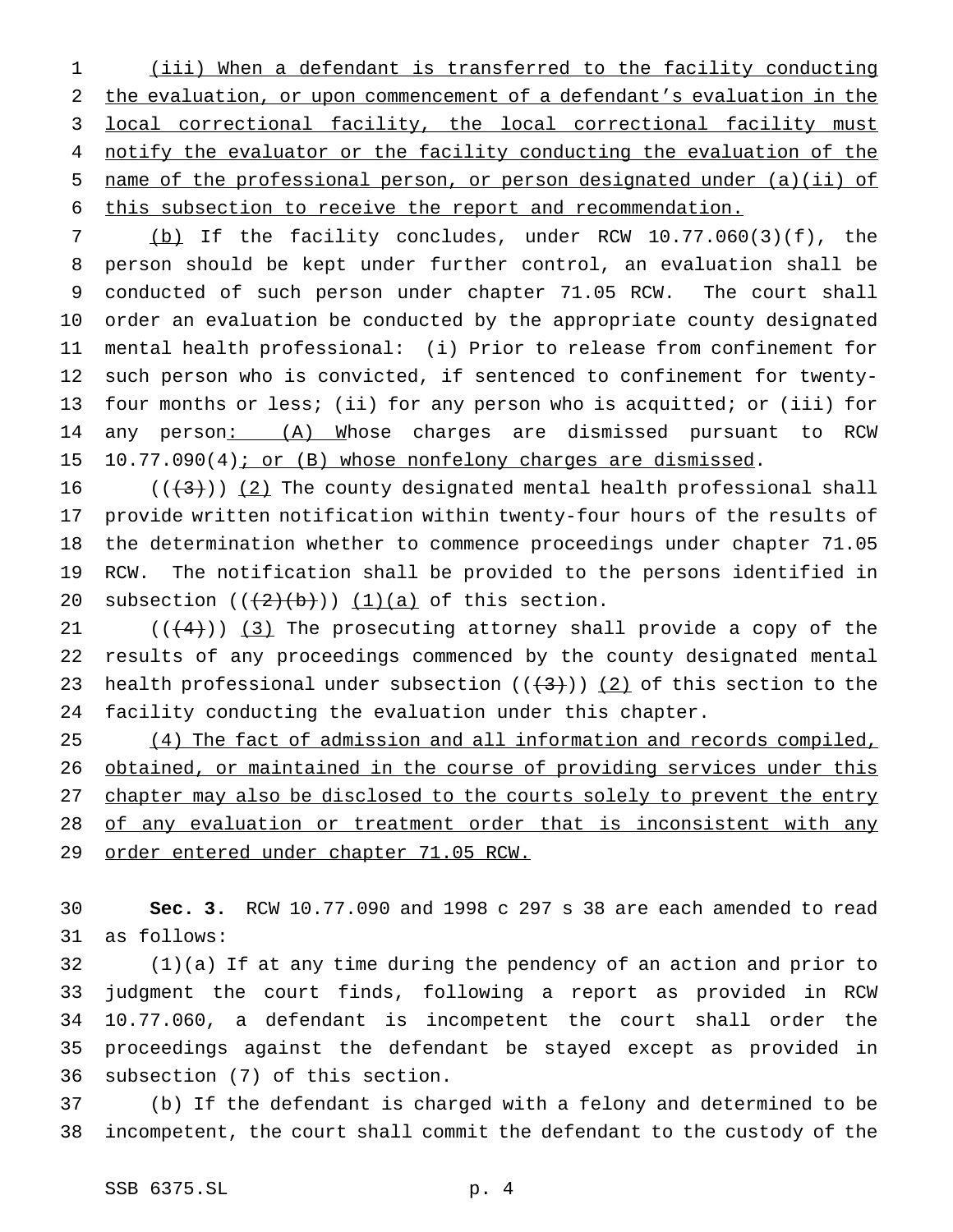secretary, who shall place such defendant in an appropriate facility of the department for evaluation and treatment, or the court may alternatively order the defendant to undergo evaluation and treatment at some other facility as determined by the department, or under the guidance and control of a professional person, until he or she has regained the competency necessary to understand the proceedings against him or her and assist in his or her own defense, but in any event, for no longer than a period of ninety days.

 (c) A defendant found incompetent shall be evaluated at the direction of the secretary and a determination made whether the defendant is developmentally disabled. Such evaluation and determination shall be accomplished as soon as possible following the court's placement of the defendant in the custody of the secretary. When appropriate, and subject to available funds, if the defendant is determined to be developmentally disabled, he or she may be placed in a program specifically reserved for the treatment and training of persons with developmental disabilities where the defendant shall have the right to habilitation according to an individualized service plan specifically developed for the particular needs of the defendant. The program shall be separate from programs serving persons involved in any other treatment or habilitation program. The program shall be appropriately secure under the circumstances and shall be administered by developmental disabilities professionals who shall direct the habilitation efforts. The program shall provide an environment affording security appropriate with the charged criminal behavior and necessary to protect the public safety. The department may limit admissions of such persons to this specialized program in order to ensure that expenditures for services do not exceed amounts appropriated by the legislature and allocated by the department for such services. The department may establish admission priorities in the event that the number of eligible persons exceeds the limits set by the department. A copy of the report shall be sent to the facility.

(d)(i) If the defendant is:

 (A) Charged with a nonfelony crime and has: (I) A history of one 35 or more violent acts, or a pending charge of one or more violent acts; or (II) been previously acquitted by reason of insanity or been 37 previously found incompetent under this chapter or any equivalent 38 federal or out-of-state statute with regard to an alleged offense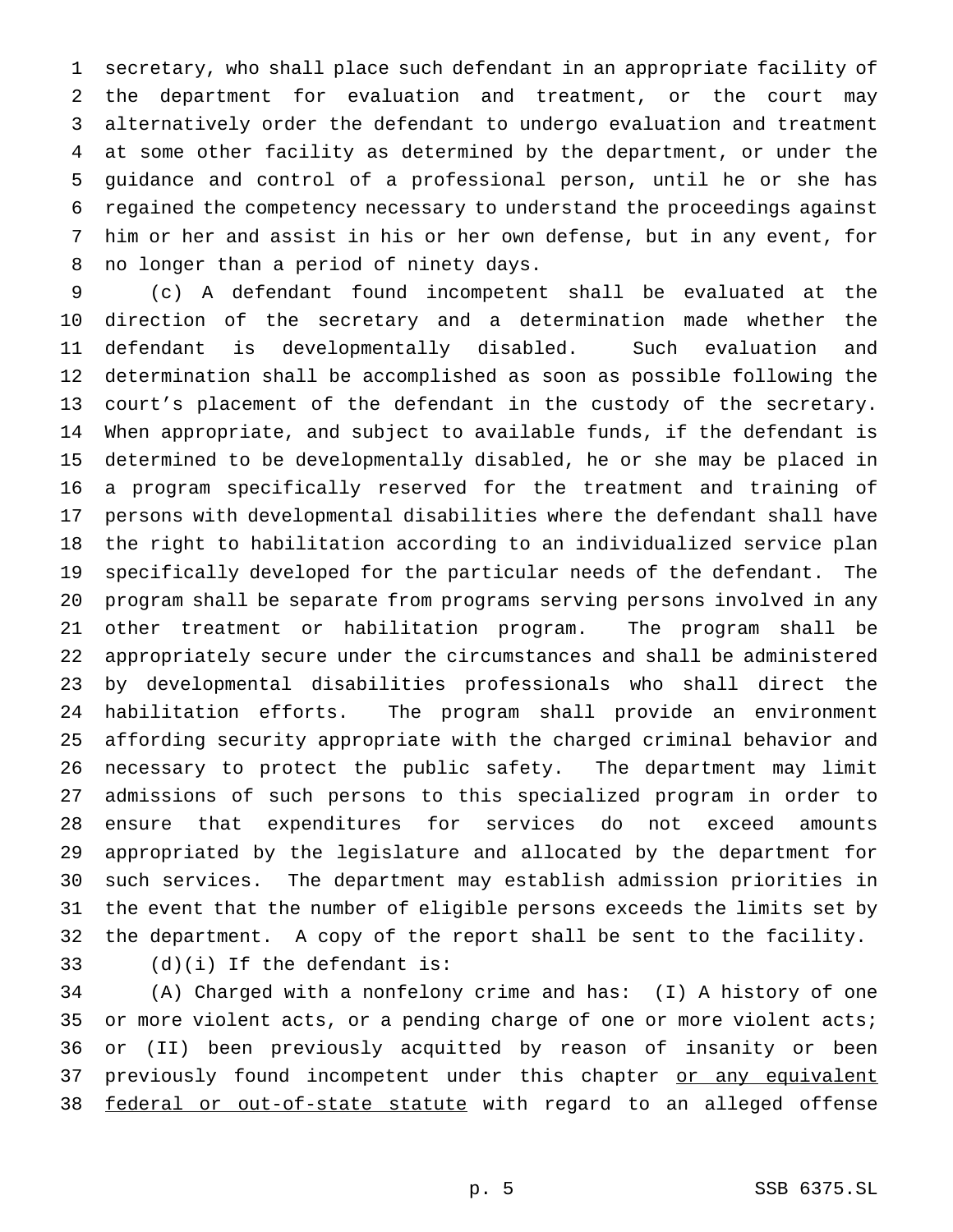involving actual, threatened, or attempted physical harm to a person; and

(B) Found by the court to be not competent; then

 (C) The court shall order the secretary to place the defendant: (I) At a secure mental health facility in the custody of the department or an agency designated by the department for mental health treatment and restoration of competency. The placement shall not exceed fourteen days in addition to any unused time of the evaluation under RCW 9 10.77.060. The court shall compute this total period and include its 10 computation in the order. The fourteen-day period plus any unused time 11 of the evaluation under RCW 10.77.060 shall be considered to include only the time the defendant is actually at the facility and shall be in 13 addition to reasonable time for transport to or from the facility; (II) on conditional release for up to ninety days for mental health treatment and restoration of competency; or (III) any combination of  $(d)(i)(C)(I)$  and  $(II)$  of this subsection.

 (ii) At the end of the mental health treatment and restoration period in (d)(i) of this subsection, or at any time a professional person determines competency has been, or is unlikely to be, restored the defendant shall be returned to court for a hearing. If, after notice and hearing, competency has been restored, the stay entered under (a) of this subsection shall be lifted. If competency has not been restored, the proceedings shall be dismissed. If the court concludes that competency has not been restored, but that further treatment within the time limits established by (d)(i) of this subsection is likely to restore competency, the court may order that treatment for purposes of competency restoration be continued. Such treatment may not extend beyond the combination of time provided for in  $(d)(i)(C)(I)$  and  $(II)$  of this subsection.

 (iii)(A) If the proceedings are dismissed under (d)(ii) of this subsection and the defendant was on conditional release at the time of dismissal, the court shall order the county designated mental health professional within that county to evaluate the defendant pursuant to chapter 71.05 RCW. The evaluation may be conducted in any location chosen by the professional.

 (B) If the defendant was in custody and not on conditional release at the time of dismissal, the defendant shall be detained and sent to an evaluation and treatment facility for up to seventy-two hours 39 excluding Saturdays, Sundays, and holidays for evaluation for purposes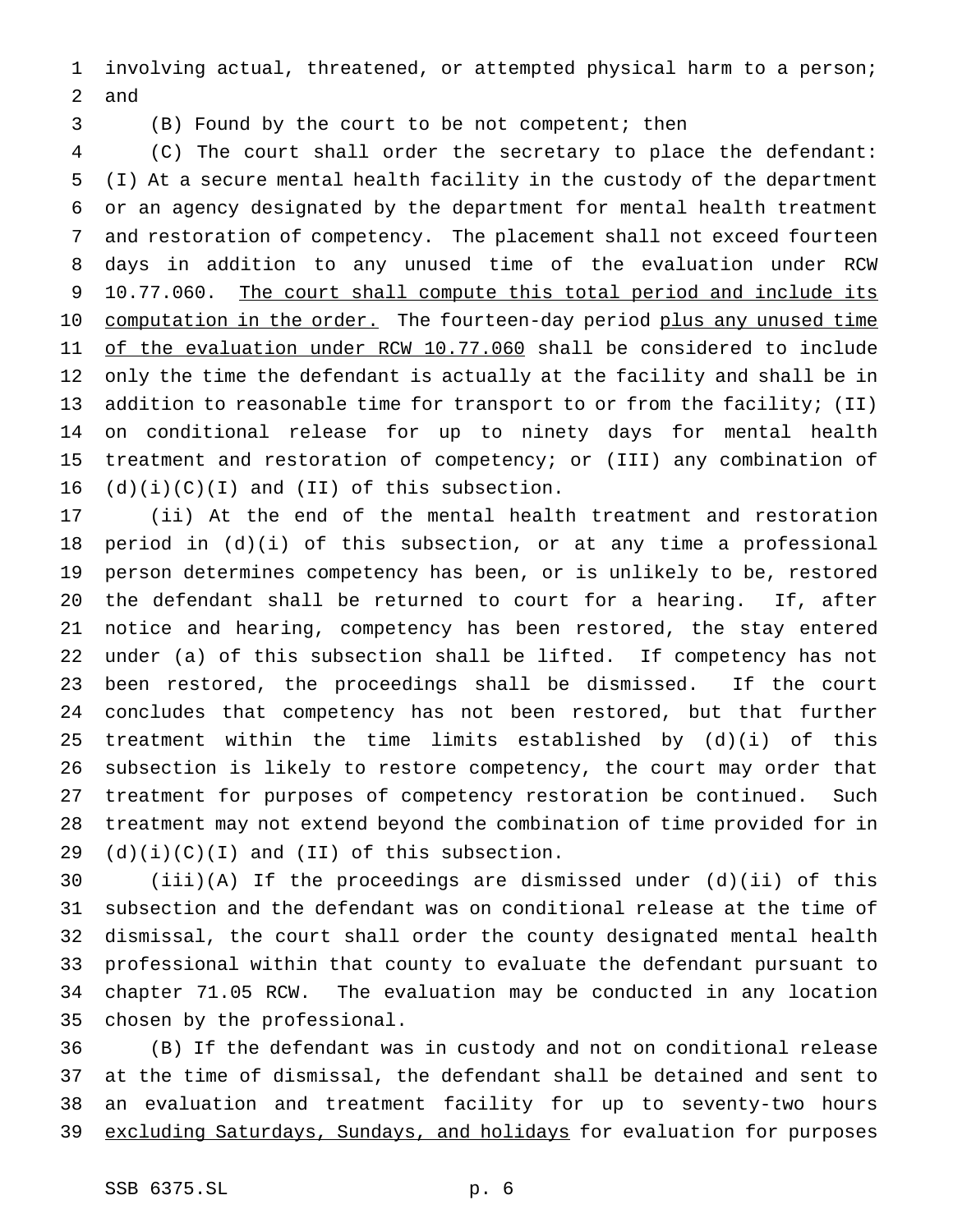1 of filing a petition under chapter 71.05 RCW. The seventy-two hour period shall commence upon the next nonholiday weekday following the 3 court order, and shall run to the end of the last nonholiday weekday within the seventy-two hour period.

 (iv) If at any time during the proceeding the court finds, following notice and hearing, a defendant is not likely to regain competency, the proceedings shall be dismissed and the defendant shall be evaluated as provided in (d)(iii) of this subsection.

 (e) If the defendant is charged with a crime that is not a felony and the defendant does not meet the criteria under (d) of this subsection, the court may stay or dismiss proceedings and detain the defendant for sufficient time to allow the county designated mental health professional to evaluate the defendant and consider initial detention proceedings under chapter 71.05 RCW. The court must give notice to all parties at least twenty-four hours before the dismissal 16 of any proceeding under this subsection  $(1)(e)$ , and provide an opportunity for a hearing on whether to dismiss the proceedings.

 (2) On or before expiration of the initial ninety-day period of commitment under subsection (1)(b) of this section the court shall conduct a hearing, at which it shall determine whether or not the defendant is incompetent.

 (3) If the court finds by a preponderance of the evidence that a defendant charged with a felony is incompetent, the court shall have the option of extending the order of commitment or alternative treatment for an additional ninety-day period, but it must at the time of extension set a date for a prompt hearing to determine the defendant's competency before the expiration of the second ninety-day period. The defendant, the defendant's attorney, or the prosecutor shall have the right to demand that the hearing be before a jury. No extension shall be ordered for a second ninety-day period, nor for any subsequent period as provided in subsection (4) of this section if the defendant's incompetence has been determined by the secretary to be solely the result of a developmental disability which is such that competence is not reasonably likely to be regained during an extension. (4) For persons charged with a felony, at the hearing upon the expiration of the second ninety-day period or at the end of the first ninety-day period, in the case of a developmentally disabled defendant, if the jury or court finds that the defendant is incompetent, the charges shall be dismissed without prejudice, and either civil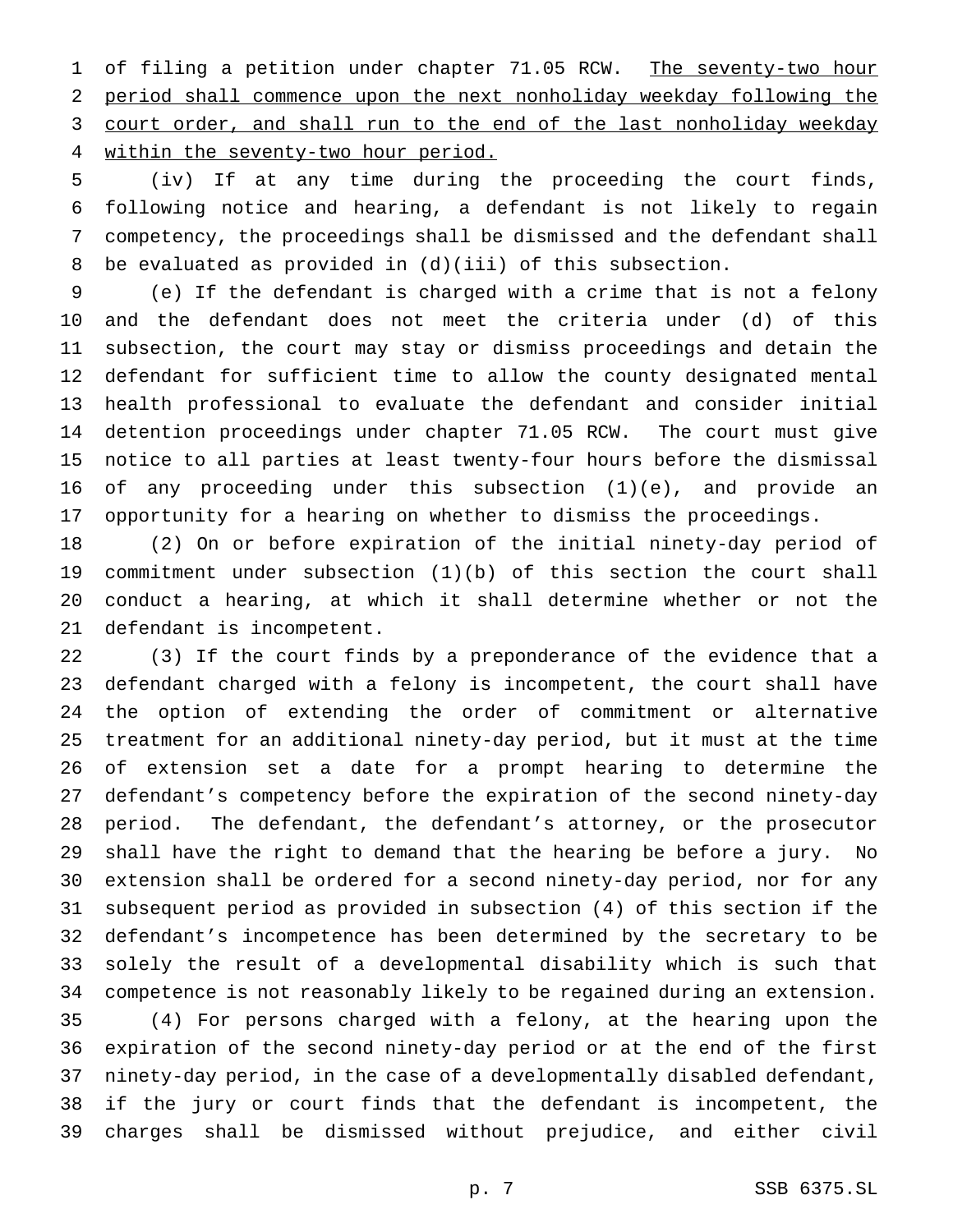commitment proceedings shall be instituted or the court shall order the release of the defendant: PROVIDED, That the criminal charges shall not be dismissed if the court or jury finds that: (a) The defendant (i) is a substantial danger to other persons; or (ii) presents a substantial likelihood of committing criminal acts jeopardizing public safety or security; and (b) there is a substantial probability that the defendant will regain competency within a reasonable period of time. In the event that the court or jury makes such a finding, the court may extend the period of commitment for an additional six months. At the end of the six-month period, if the defendant remains incompetent, the charges shall be dismissed without prejudice and either civil commitment proceedings shall be instituted or the court shall order release of the defendant.

 (5) If the defendant is referred to the county designated mental health professional for consideration of initial detention proceedings under chapter 71.05 RCW pursuant to this chapter, the county designated mental health professional shall provide prompt written notification of the results of the determination whether to commence initial detention proceedings under chapter 71.05 RCW, and whether the person was detained. The notification shall be provided to the court in which the criminal action was pending, the prosecutor, the defense attorney in the criminal action, and the facility that evaluated the defendant for competency.

 (6) The fact that the defendant is unfit to proceed does not preclude any pretrial proceedings which do not require the personal participation of the defendant.

 (7) A defendant receiving medication for either physical or mental problems shall not be prohibited from standing trial, if the medication either enables the defendant to understand the proceedings against him or her and to assist in his or her own defense, or does not disable him or her from so understanding and assisting in his or her own defense. (8) At or before the conclusion of any commitment period provided for by this section, the facility providing evaluation and treatment shall provide to the court a written report of examination which meets the requirements of RCW 10.77.060(3).

 **Sec. 4.** RCW 10.77.097 and 1998 c 297 s 47 are each amended to read as follows:

### SSB 6375.SL p. 8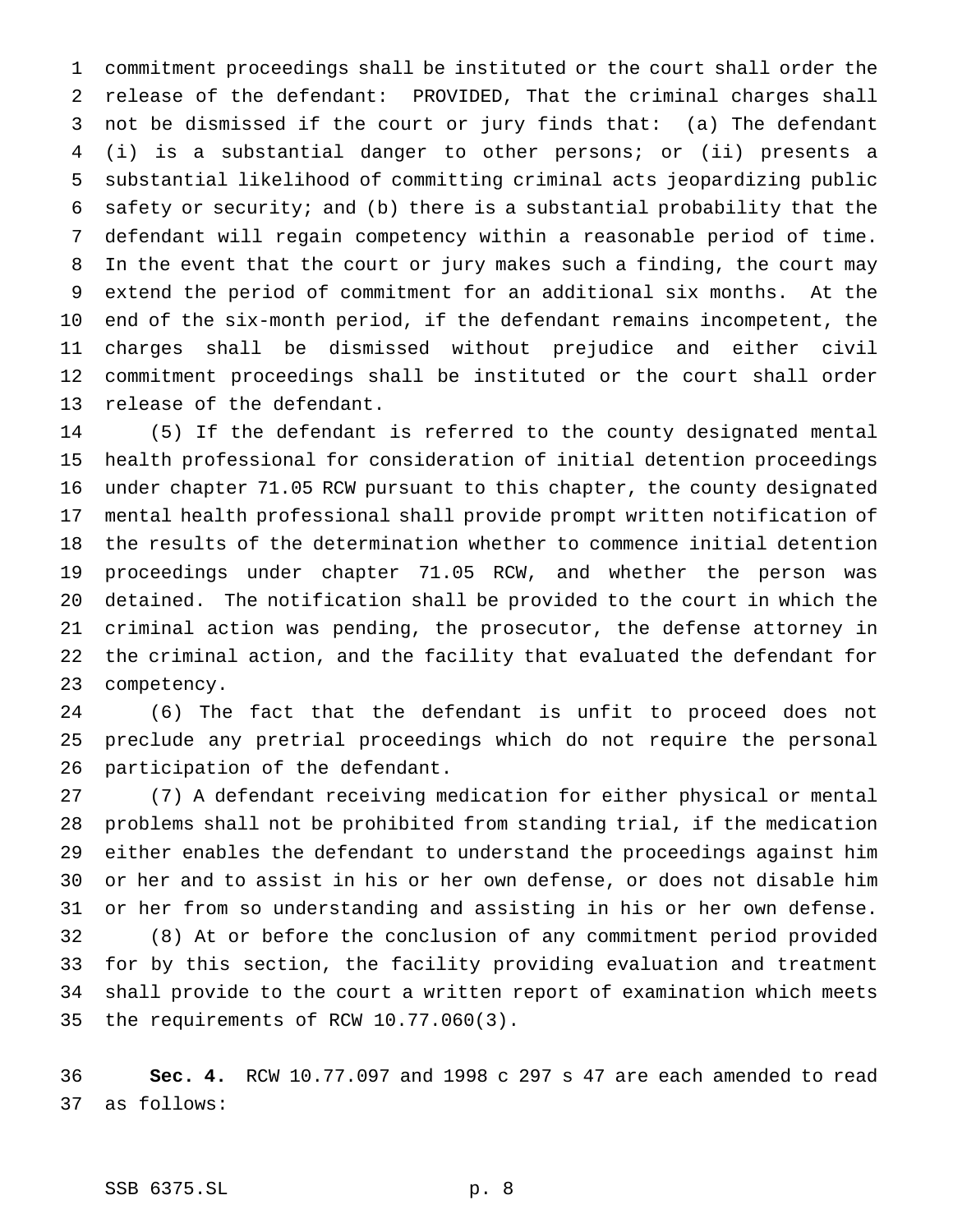A copy of relevant records and reports as defined by the department, in consultation with the department of corrections, made pursuant to this chapter, and including relevant information necessary 4 to meet the requirements of RCW  $10.77.065((\frac{2}{1}))(\frac{1}{1})$  and  $10.77.090$ , shall accompany the defendant upon transfer to a mental health facility or a correctional institution or facility.

 NEW SECTION. **Sec. 5.** A new section is added to chapter 10.77 RCW to read as follows:

 (1) In determining whether a defendant has committed a violent act the court must:

 (a) Presume that a past conviction, guilty plea, or finding of not guilty by reason of insanity establishes the elements necessary for the crime charged;

 (b) Consider that the elements of a crime may not be sufficient in themselves to establish that the defendant committed a violent act; and

 (c) Presume that the facts underlying the elements, if unrebutted, are sufficient to establish that the defendant committed a violent act. (2) The presumptions in subsection (1) of this section are

rebuttable.

 (3) In determining the facts underlying the elements of any crime under subsection (1) of this section, the court may consider information including, but not limited to, the following material relating to the crime:

24 (a) Affidavits or declarations made under penalty of perjury;

 (b) Criminal history record information, as defined in chapter 10.97 RCW; and

 (c) Its own or certified copies of another court's records such as criminal complaints, certifications of probable cause to detain, dockets, and orders on judgment and sentencing.

 **Sec. 6.** RCW 71.05.235 and 1999 c 11 s 1 are each amended to read as follows:

 (1) If an individual is referred to a county designated mental health professional under RCW 10.77.090(1)(d)(iii)(A), the county designated mental health professional shall examine the individual within forty-eight hours. If the county designated mental health professional determines it is not appropriate to detain the individual or petition for a ninety-day less restrictive alternative under RCW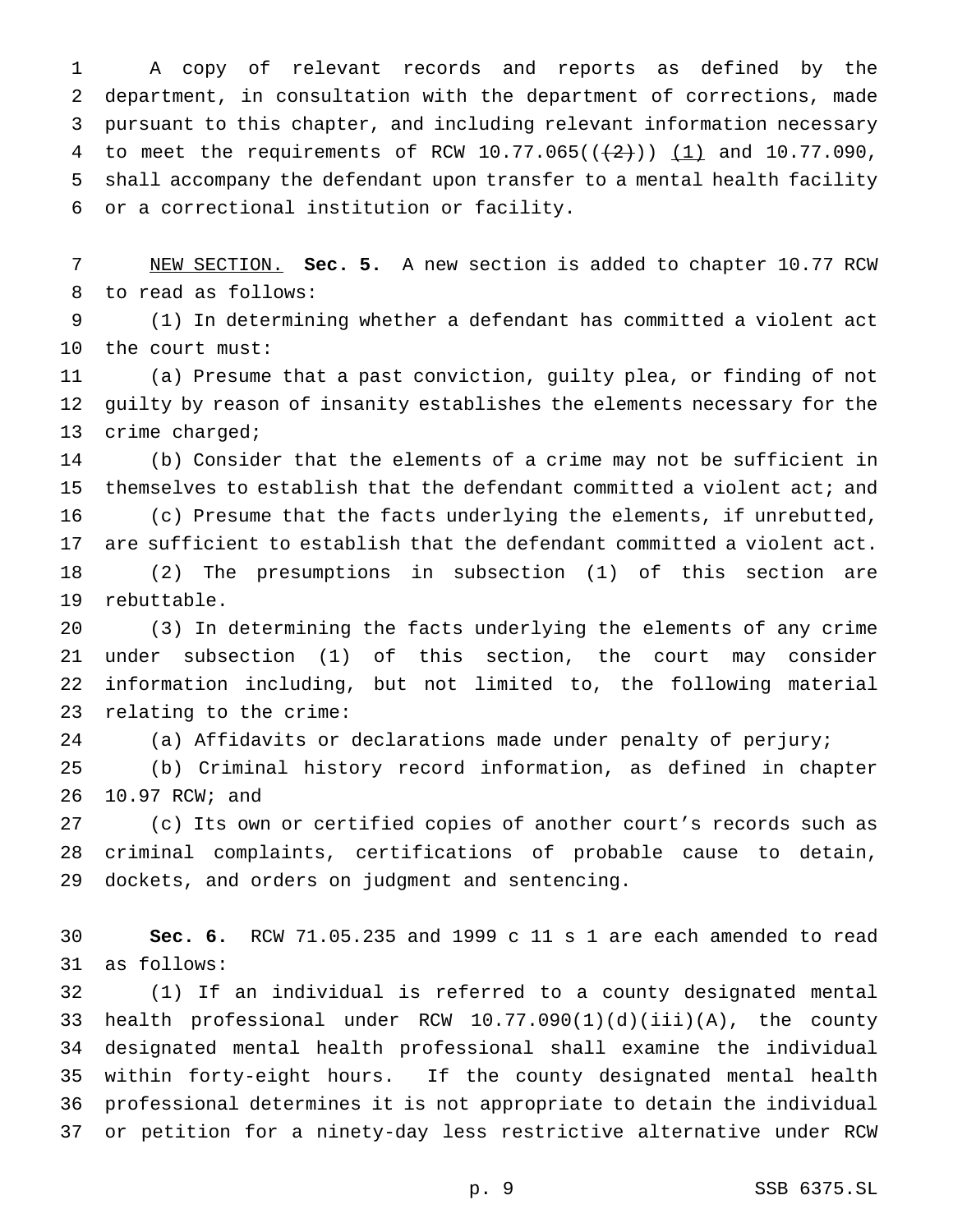71.05.230(4), that decision shall be immediately presented to the superior court for hearing. The court shall hold a hearing to consider the decision of the county designated mental health professional not later than the next judicial day. At the hearing the superior court shall review the determination of the county designated mental health professional and determine whether an order should be entered requiring the person to be evaluated at an evaluation and treatment facility. No person referred to an evaluation and treatment facility may be held at the facility longer than seventy-two hours.

 (2) If an individual is placed in an evaluation and treatment facility under RCW 10.77.090(1)(d)(iii)(B), a professional person shall evaluate the individual for purposes of determining whether to file a ninety-day inpatient or outpatient petition under chapter 71.05 RCW. ((Immediately following completion of the evaluation)) Before expiration of the seventy-two hour evaluation period authorized under 16 RCW  $10.77.090(1)(d)(iii)(B)$ , the professional person shall file a petition or, if the recommendation of the professional person is to release the individual, present his or her recommendation to the 19 superior court of the county in which the criminal charge was 20 dismissed. The superior court shall review the recommendation not 21 later than ((the next judicial day)) forty-eight hours, excluding 22 Saturdays, Sundays, and holidays, after the recommendation is 23 presented. If the court rejects the recommendation to unconditionally release the individual, the court may order the individual detained at a designated evaluation and treatment facility for not more than a seventy-two hour evaluation and treatment period and direct the individual to appear at a surety hearing before that court within seventy-two hours, or the court may release the individual but direct the individual to appear at a surety hearing set before that court within eleven days, at which time the prosecutor may file a petition under this chapter for ninety-day inpatient or outpatient treatment. If a petition is filed by the prosecutor, the court may order that the person named in the petition be detained at the evaluation and treatment facility that performed the evaluation under this subsection or order the respondent to be in outpatient treatment. If a petition is filed but the individual fails to appear in court for the surety hearing, the court shall order that a mental health professional or peace officer shall take such person or cause such person to be taken into custody and placed in an evaluation and treatment facility to be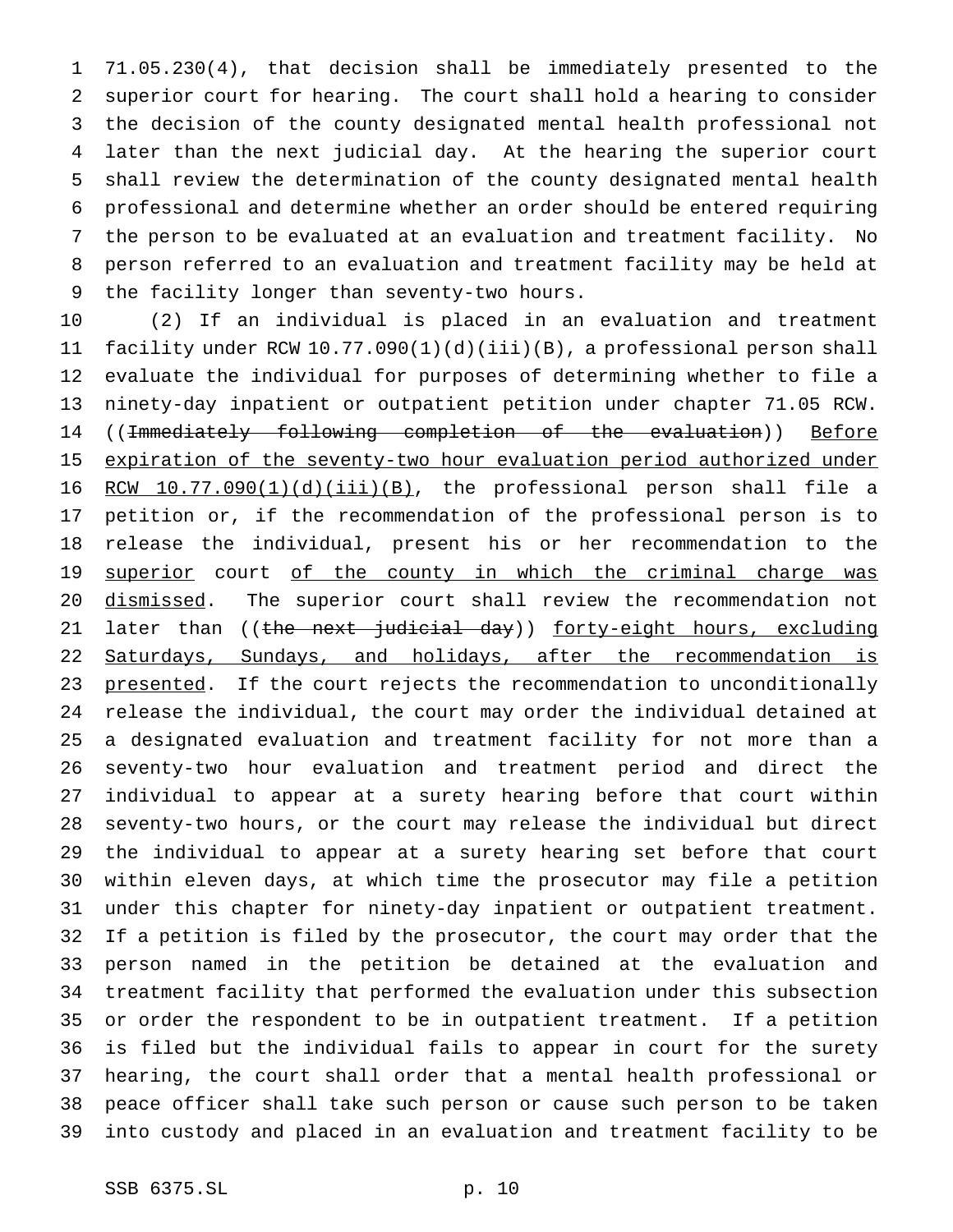brought before the court the next judicial day after detention. Upon the individual's first appearance in court after a petition has been filed, proceedings under RCW 71.05.310 and 71.05.320 shall commence. For an individual subject to this subsection, the prosecutor or professional person may directly file a petition for ninety-day inpatient or outpatient treatment and no petition for initial detention or fourteen-day detention is required before such a petition may be 8 filed.

9 The court shall conduct the hearing on the petition filed under 10 this subsection within five judicial days of the date the petition is 11 filed. The court may continue the hearing upon the written request of 12 the person named in the petition or the person's attorney, for good 13 cause shown, which continuance shall not exceed five additional 14 judicial days. If the person named in the petition requests a jury 15 trial, the trial shall commence within ten judicial days of the date of 16 the filing of the petition. The burden of proof shall be by clear, 17 cogent, and convincing evidence and shall be upon the petitioner. The 18 person shall be present at such proceeding, which shall in all respects 19 accord with the constitutional guarantees of due process of law and the 20 rules of evidence pursuant to RCW 71.05.250.

21 During the proceeding the person named in the petition shall 22 continue to be detained and treated until released by order of the 23 court. If no order has been made within thirty days after the filing 24 of the petition, not including any extensions of time requested by the 25 detained person or his or her attorney, the detained person shall be 26 released.

 (3) If a county designated mental health professional or the 28 professional person and prosecuting attorney for the county in which 29 the criminal charge was dismissed or attorney general, as appropriate, stipulate that the individual does not present a likelihood of serious harm or is not gravely disabled, the hearing under this section is not required and the individual, if in custody, shall be released.

33 (4) The individual shall have the rights specified in RCW 34 71.05.250.

35 **Sec. 7.** RCW 71.05.390 and 1999 c 12 s 1 are each amended to read 36 as follows:

37 Except as provided in this section, the fact of admission and all 38 information and records compiled, obtained, or maintained in the course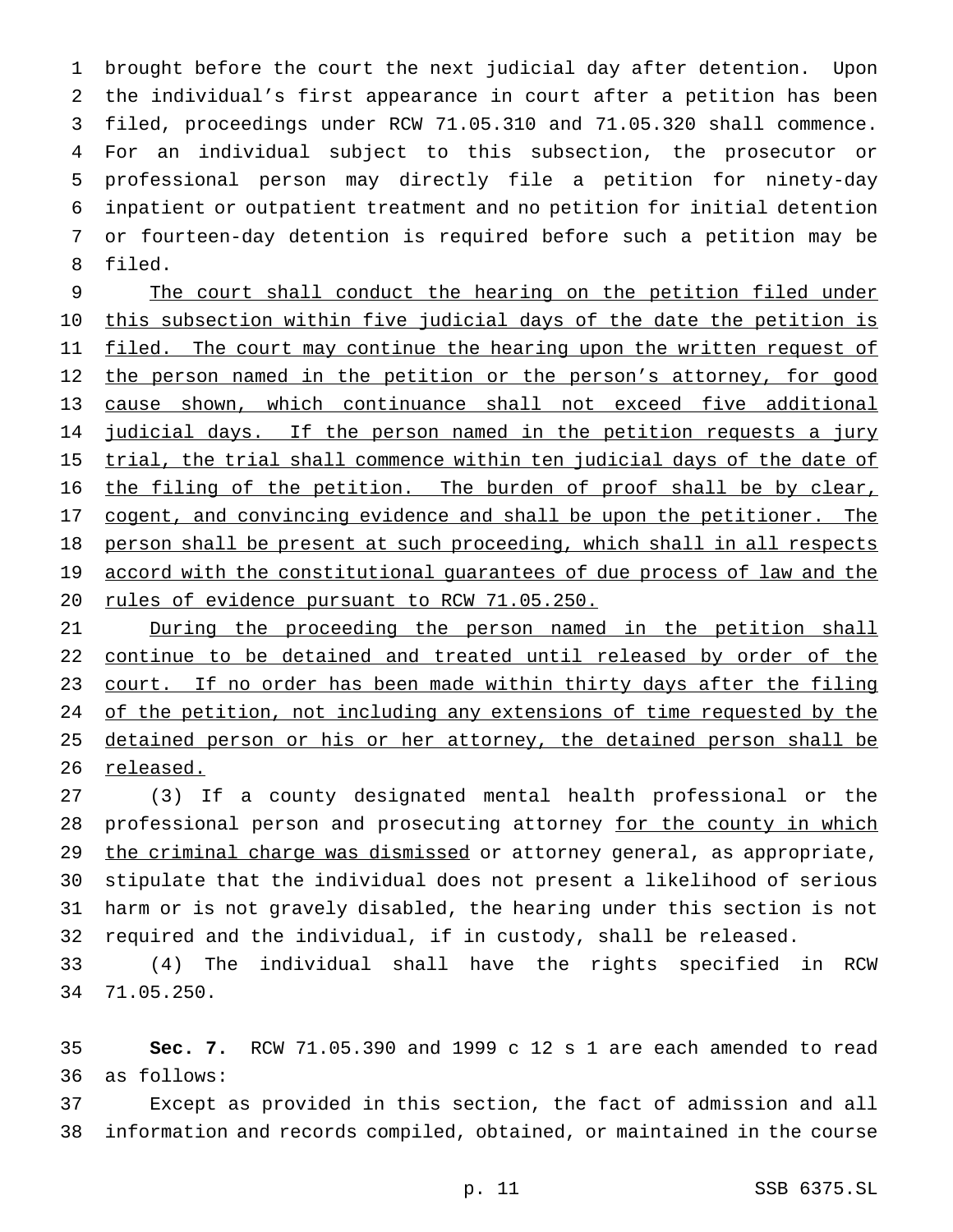of providing services to either voluntary or involuntary recipients of services at public or private agencies shall be confidential.

Information and records may be disclosed only:

 (1) In communications between qualified professional persons to meet the requirements of this chapter, in the provision of services or appropriate referrals, or in the course of guardianship proceedings. The consent of the patient, or his or her guardian, shall be obtained before information or records may be disclosed by a professional person employed by a facility unless provided to a professional person: (a) Employed by the facility; (b) who has medical responsibility for the patient's care; (c) who is a county designated mental health 12 professional; (d) who is providing services under chapter 71.24 RCW; (e) who is employed by a state or local correctional facility where the person is confined; or (f) who is providing evaluation, treatment, or follow-up services under chapter 10.77 RCW.

 (2) When the communications regard the special needs of a patient and the necessary circumstances giving rise to such needs and the disclosure is made by a facility providing outpatient services to the operator of a care facility in which the patient resides.

 (3) When the person receiving services, or his or her guardian, designates persons to whom information or records may be released, or if the person is a minor, when his or her parents make such designation.

 (4) To the extent necessary for a recipient to make a claim, or for a claim to be made on behalf of a recipient for aid, insurance, or medical assistance to which he or she may be entitled.

 (5) For either program evaluation or research, or both: PROVIDED, That the secretary adopts rules for the conduct of the evaluation or research, or both. Such rules shall include, but need not be limited to, the requirement that all evaluators and researchers must sign an oath of confidentiality substantially as follows:

 "As a condition of conducting evaluation or research concerning persons who have received services from (fill in the facility, agency, or person) I, . . . . . . . . ., agree not to divulge, publish, or otherwise make known to unauthorized persons or the public any information obtained in the course of such evaluation or research regarding persons who have received services such that the person who received such services is identifiable.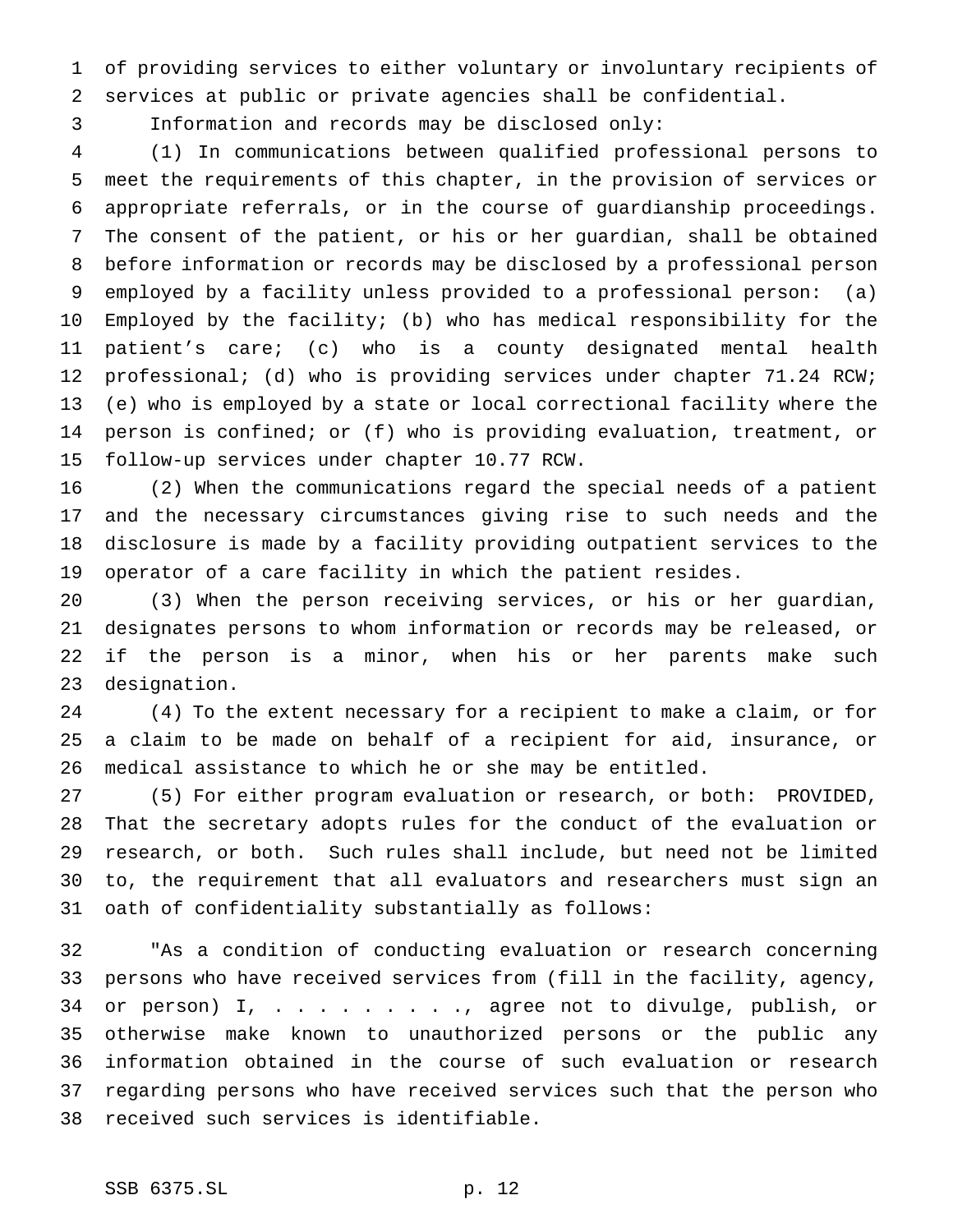I recognize that unauthorized release of confidential information may subject me to civil liability under the provisions of state law.

/s/ . . . . . . . . . . . . . . . . "

 (6) To the courts as necessary to the administration of this 5 chapter or to a court ordering an evaluation or treatment under chapter 10.77 RCW solely for the purpose of preventing the entry of any evaluation or treatment order that is inconsistent with any order entered under this chapter.

 (7) To law enforcement officers, public health officers, or personnel of the department of corrections or the indeterminate sentence review board for persons who are the subject of the records and who are committed to the custody of the department of corrections or indeterminate sentence review board which information or records are necessary to carry out the responsibilities of their office. Except for dissemination of information released pursuant to RCW 71.05.425 and 4.24.550, regarding persons committed under this chapter under RCW 71.05.280(3) and 71.05.320(2)(c) after dismissal of a sex offense as defined in RCW 9.94A.030, the extent of information that may be released is limited as follows:

 (a) Only the fact, place, and date of involuntary admission, the fact and date of discharge, and the last known address shall be 22 disclosed upon request; and

 (b) The law enforcement and public health officers or personnel of the department of corrections or indeterminate sentence review board shall be obligated to keep such information confidential in accordance 26 with this chapter; and

 (c) Additional information shall be disclosed only after giving notice to said person and his or her counsel and upon a showing of clear, cogent and convincing evidence that such information is necessary and that appropriate safeguards for strict confidentiality are and will be maintained. However, in the event the said person has escaped from custody, said notice prior to disclosure is not necessary and that the facility from which the person escaped shall include an evaluation as to whether the person is of danger to persons or property and has a propensity toward violence.

(8) To the attorney of the detained person.

 (9) To the prosecuting attorney as necessary to carry out the responsibilities of the office under RCW 71.05.330(2) and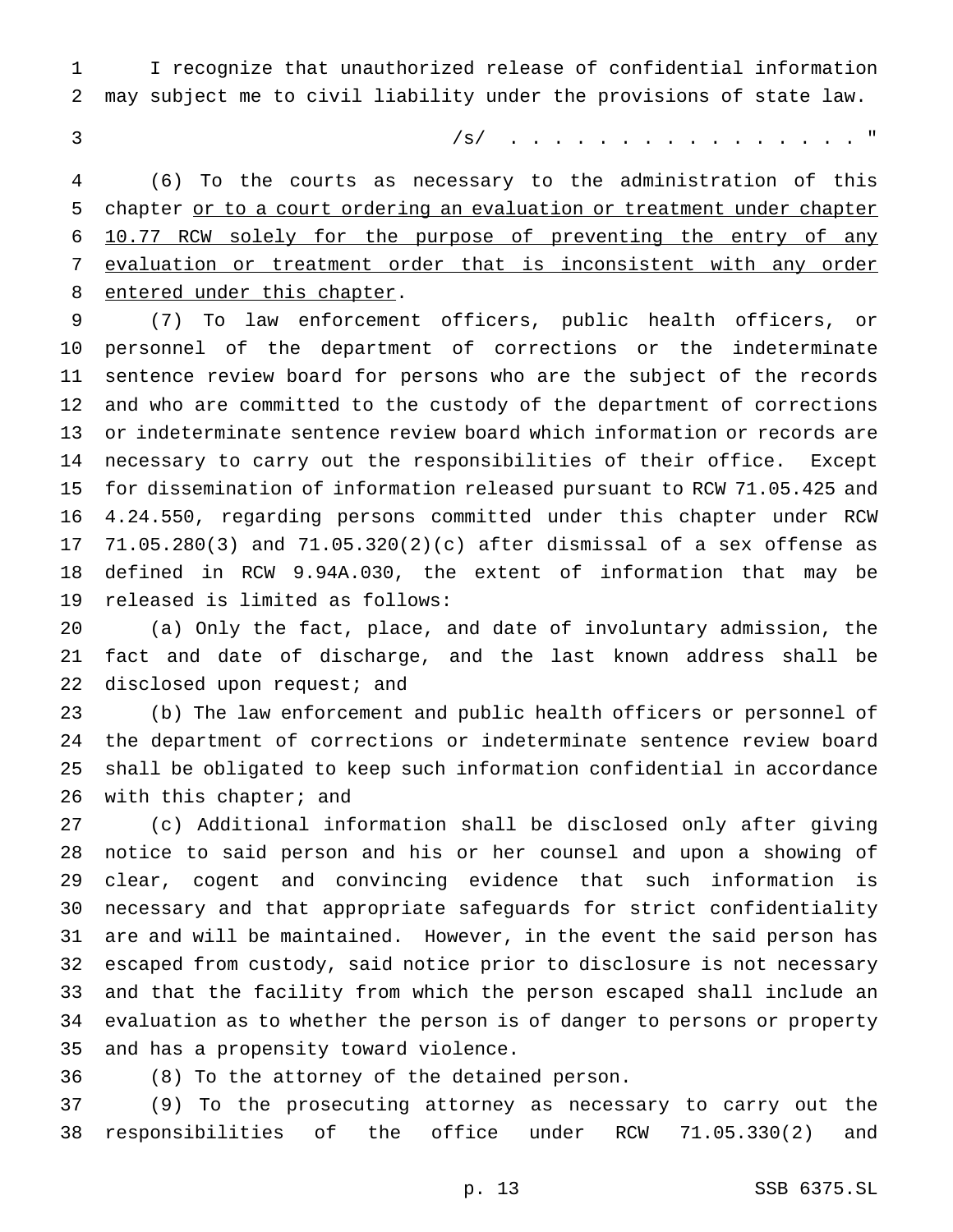71.05.340(1)(b) and 71.05.335. The prosecutor shall be provided access to records regarding the committed person's treatment and prognosis, medication, behavior problems, and other records relevant to the issue of whether treatment less restrictive than inpatient treatment is in the best interest of the committed person or others. Information shall be disclosed only after giving notice to the committed person and the person's counsel.

 (10) To appropriate law enforcement agencies and to a person, when the identity of the person is known to the public or private agency, whose health and safety has been threatened, or who is known to have been repeatedly harassed, by the patient. The person may designate a representative to receive the disclosure. The disclosure shall be made by the professional person in charge of the public or private agency or his or her designee and shall include the dates of admission, discharge, authorized or unauthorized absence from the agency's facility, and only such other information that is pertinent to the threat or harassment. The decision to disclose or not shall not result in civil liability for the agency or its employees so long as the decision was reached in good faith and without gross negligence.

 (11) To the persons designated in RCW 71.05.425 for the purposes described in that section.

 (12) Civil liability and immunity for the release of information about a particular person who is committed to the department under RCW 71.05.280(3) and 71.05.320(2)(c) after dismissal of a sex offense as defined in RCW 9.94A.030, is governed by RCW 4.24.550.

 (13) To a patient's next of kin, guardian, or conservator, if any, in the event of death, as provided in RCW 71.05.400.

 (14) To the department of health of the purposes of determining compliance with state or federal licensure, certification, or registration rules or laws. However, the information and records obtained under this subsection are exempt from public inspection and copying pursuant to chapter 42.17 RCW.

 The fact of admission, as well as all records, files, evidence, findings, or orders made, prepared, collected, or maintained pursuant to this chapter shall not be admissible as evidence in any legal proceeding outside this chapter without the written consent of the person who was the subject of the proceeding except in a subsequent criminal prosecution of a person committed pursuant to RCW 71.05.280(3) or 71.05.320(2)(c) on charges that were dismissed pursuant to chapter